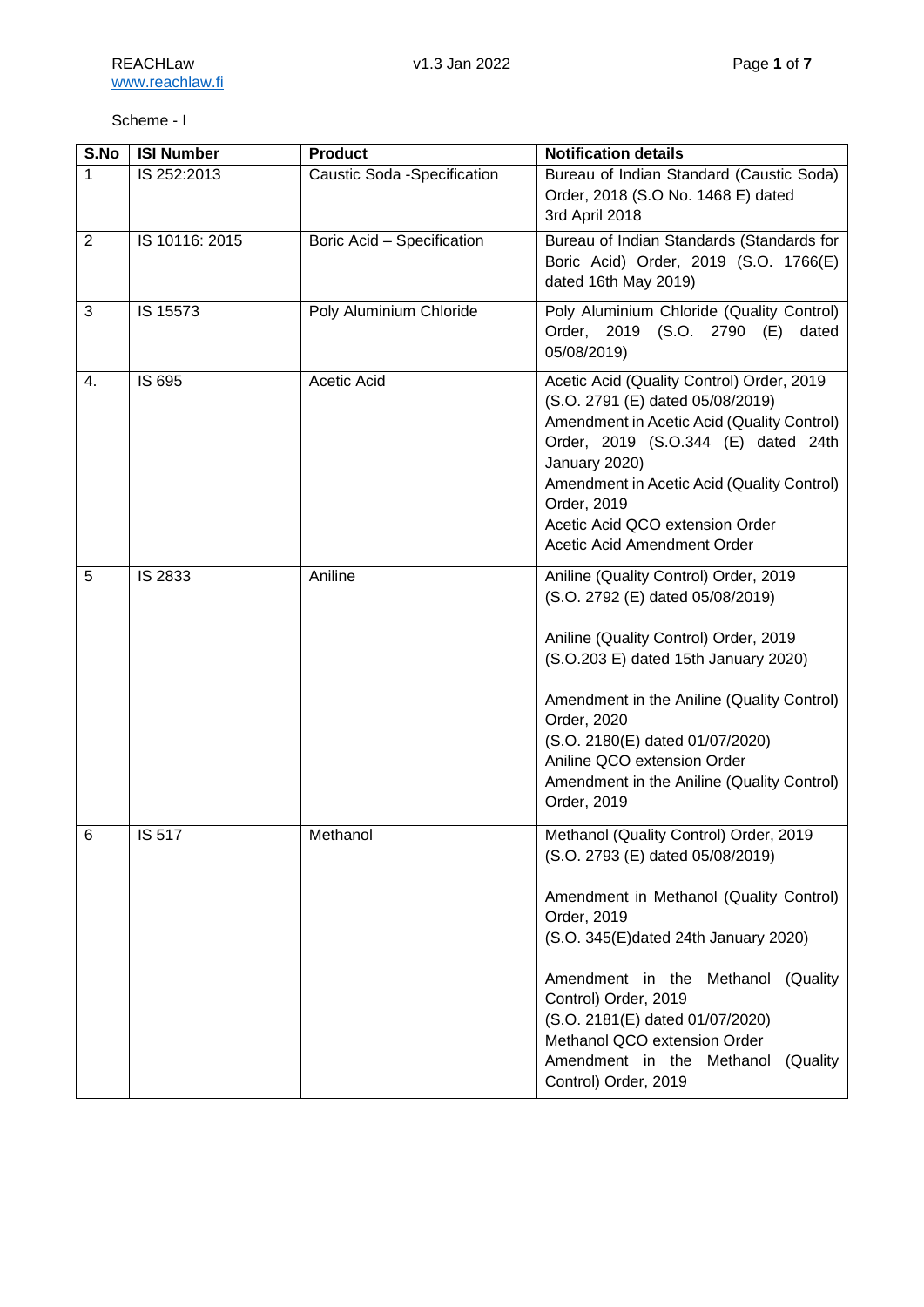| $\overline{7}$ | IS 5158: 1987  | Specification for Phthalic | Phthalic Anhydride (Quality Control) Order,      |
|----------------|----------------|----------------------------|--------------------------------------------------|
|                |                | Anhydride, Technical       | 2020. S.O. 1402(E) dated 23rd April, 2020        |
|                |                |                            |                                                  |
|                |                |                            | Phthalic<br>Anhydride (Quality<br>Control)       |
|                |                |                            | Amendment Order 2020                             |
|                |                |                            | Anhydride<br>Control)<br>Phthalic<br>(Quality    |
|                |                |                            | Amendment Order, 2021                            |
|                |                |                            | Phthalic Anhydride (Quality Control) Order,      |
|                |                |                            | 2021                                             |
|                |                |                            | Amendment order for various chemicals,           |
|                |                |                            | dated 24/12/2021                                 |
| 8              | IS 8058:2018   | Pyridine                   | Pyridine (Quality Control) Order, 2020.          |
|                |                |                            | (S.O.1890(E) dated 16 /06/2020)                  |
|                |                |                            |                                                  |
|                |                |                            | Amendment in the Pyridine (Quality               |
|                |                |                            | Control) Order 2020 (S.O. 4416 (E) dated         |
|                |                |                            | 04/12/2020)                                      |
|                |                |                            |                                                  |
|                |                |                            | Pyridine<br>(Quality)<br>Amendment in the        |
|                |                |                            | Control) Order, 2020                             |
| 9              | IS 16113:2013  | <b>Gamma Picoline</b>      | Gamma Picoline (Quality Control) Order,          |
|                |                |                            | 2020 (S.O.1891(E) dated 16 /06/2020)             |
|                |                |                            |                                                  |
|                |                |                            | Amendment in the Gamma<br>Picoline               |
|                |                |                            | (Quality Control) Order 2020                     |
|                |                |                            | (S.O. 4410 (E) dated 04/12/2020)                 |
|                |                |                            | Amendment in the Gamma<br>Picoline               |
|                |                |                            | (Quality Control) Order, 2020                    |
| 10             | IS 16112:2013  | <b>Beta Picoline</b>       | Beta Picoline (Quality Control) Order, 2020      |
|                |                |                            | (S.O.1892(E) dated 16 /06/2020)                  |
|                |                |                            | Amendment in the Beta Picoline (Quality          |
|                |                |                            | Control) Order 2020                              |
|                |                |                            | (S.O. 4409 (E) dated 04/12/2020)                 |
|                |                |                            | Amendment in the Beta Picoline (Quality          |
|                |                |                            | Control) Order, 2020                             |
| 11             | IS 12084: 2018 | Morpholine                 | Morpholine (Quality Control) Order, 2020         |
|                |                |                            | (S.O.1893(E) dated 16 /06/2020)                  |
|                |                |                            | Amendment in the Morpholine (Quality             |
|                |                |                            | Control) Order, 2020                             |
|                |                |                            |                                                  |
| 12             | IS 297:2001    | Sodium Sulphide, Technical | Sodium Sulphide (Quality Control) Order,<br>2020 |
|                |                |                            |                                                  |
|                |                |                            | (S.O.1894(E) dated 16 /06/2020)                  |
| 13             | IS 7129:1992   | Potassium Carbonate,       | Potassium Carbonate (Quality Control)            |
|                |                | Anhydrous                  | Order, 2020                                      |
|                |                |                            | (S.O.1895(E) dated 16 /06/2020)                  |
|                |                |                            | Amendment in the Potassium Carbonate             |
|                |                |                            | (Quality<br>Control)<br>Order<br>2020            |
|                |                |                            | (S.O. 4415 (E) dated 04/12/2020)                 |
|                |                |                            | Amendment in the Potassium Carbonate             |
|                |                |                            | (Quality Control) Order, 2020                    |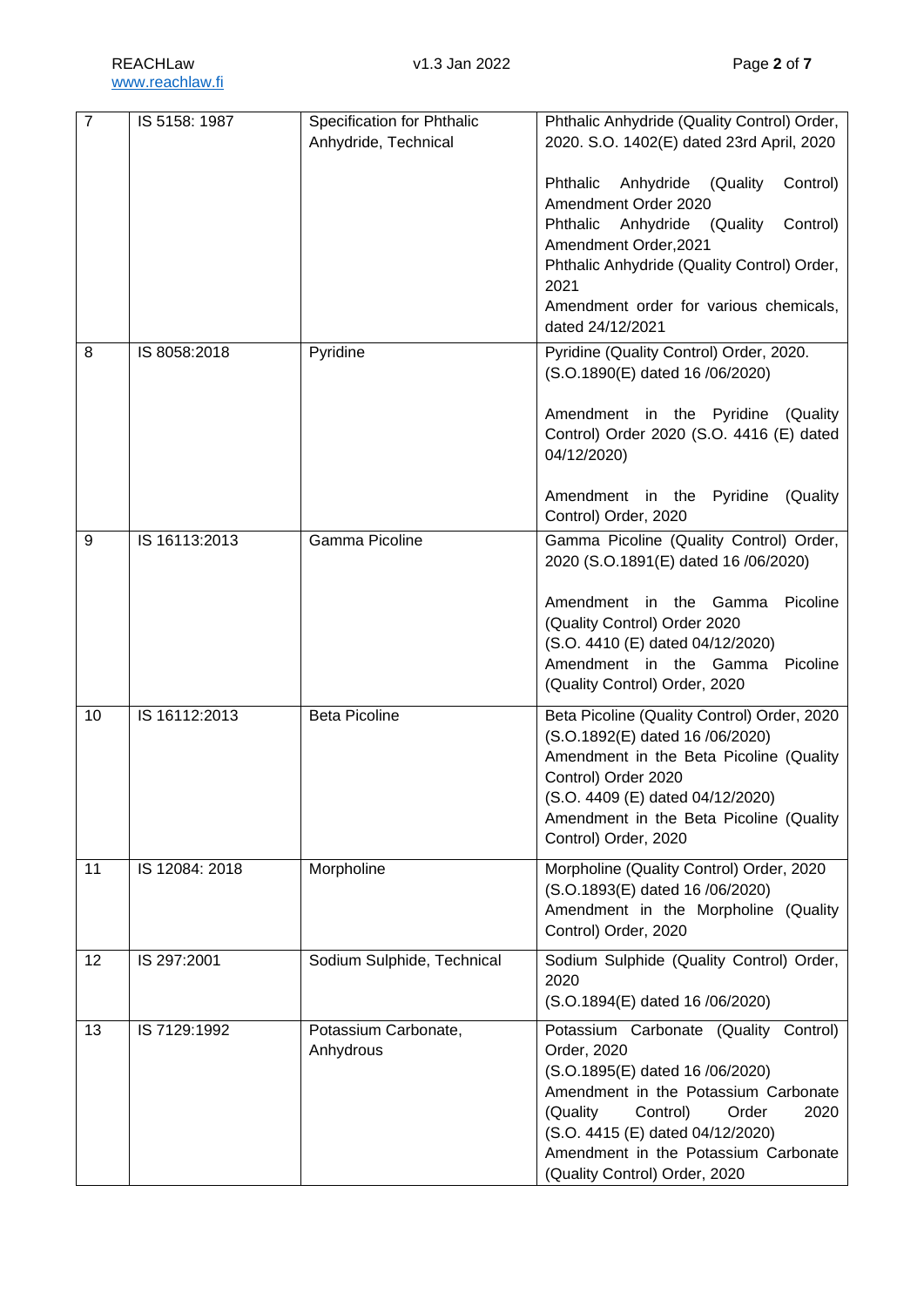| Amendment in the Acetone<br>Control) Order<br>Amendment in the Acetone<br>Control)<br>Amendment in Acetone (Quality Control)<br>Order<br>Amendment in the Acetone<br>Control) Order, 2020<br>15<br>IS 4581:1978<br>Phosphorous Trichloride, pure<br>Phosphorous Trichloride (Quality Control)<br>Order, 2020<br>and Analytical Reagent<br>(S.O.1897(E) dated 16 /06/2020)<br>IS 11744:1986<br>Phosphorous Pentachloride,<br>Pentachloride,<br>16<br>Phosphorous<br>Technical<br>Control) Order, 2020<br>(S.O.1898(E) dated 16 /06/2020)<br>IS 11657:1986<br>17<br>Phosphorous Oxychloride,<br>Phosphorous<br>Oxychloride,<br>Technical<br>Control) Order, 2020<br>(S.O.1899(E) dated 16 /06/2020)<br>IS 2080:1980<br>Stabilized Hydrogen Peroxide<br>18<br>Peroxide,<br>(Quality)<br>Hydrogen<br>Order, 2020<br>(S.O.1900(E) dated 16 /06/2020)<br>Amendment in the Hydrogen Peroxide<br>(Quality Control) Order 2020<br>(S.O. 4414 (E) dated 04/12/2020)<br>Amendment in the Hydrogen Peroxide | Acetone (Quality Control) Order, 2020<br>(S.O.1896(E) dated 16 /06/2020) |
|-------------------------------------------------------------------------------------------------------------------------------------------------------------------------------------------------------------------------------------------------------------------------------------------------------------------------------------------------------------------------------------------------------------------------------------------------------------------------------------------------------------------------------------------------------------------------------------------------------------------------------------------------------------------------------------------------------------------------------------------------------------------------------------------------------------------------------------------------------------------------------------------------------------------------------------------------------------------------------------------------|--------------------------------------------------------------------------|
|                                                                                                                                                                                                                                                                                                                                                                                                                                                                                                                                                                                                                                                                                                                                                                                                                                                                                                                                                                                                 | (Quality                                                                 |
|                                                                                                                                                                                                                                                                                                                                                                                                                                                                                                                                                                                                                                                                                                                                                                                                                                                                                                                                                                                                 | (Quality<br>Order                                                        |
|                                                                                                                                                                                                                                                                                                                                                                                                                                                                                                                                                                                                                                                                                                                                                                                                                                                                                                                                                                                                 |                                                                          |
|                                                                                                                                                                                                                                                                                                                                                                                                                                                                                                                                                                                                                                                                                                                                                                                                                                                                                                                                                                                                 | 2020<br>(Quality                                                         |
|                                                                                                                                                                                                                                                                                                                                                                                                                                                                                                                                                                                                                                                                                                                                                                                                                                                                                                                                                                                                 |                                                                          |
|                                                                                                                                                                                                                                                                                                                                                                                                                                                                                                                                                                                                                                                                                                                                                                                                                                                                                                                                                                                                 |                                                                          |
|                                                                                                                                                                                                                                                                                                                                                                                                                                                                                                                                                                                                                                                                                                                                                                                                                                                                                                                                                                                                 |                                                                          |
|                                                                                                                                                                                                                                                                                                                                                                                                                                                                                                                                                                                                                                                                                                                                                                                                                                                                                                                                                                                                 | (Quality                                                                 |
|                                                                                                                                                                                                                                                                                                                                                                                                                                                                                                                                                                                                                                                                                                                                                                                                                                                                                                                                                                                                 | (Quality                                                                 |
|                                                                                                                                                                                                                                                                                                                                                                                                                                                                                                                                                                                                                                                                                                                                                                                                                                                                                                                                                                                                 |                                                                          |
|                                                                                                                                                                                                                                                                                                                                                                                                                                                                                                                                                                                                                                                                                                                                                                                                                                                                                                                                                                                                 | Control)                                                                 |
|                                                                                                                                                                                                                                                                                                                                                                                                                                                                                                                                                                                                                                                                                                                                                                                                                                                                                                                                                                                                 |                                                                          |
|                                                                                                                                                                                                                                                                                                                                                                                                                                                                                                                                                                                                                                                                                                                                                                                                                                                                                                                                                                                                 |                                                                          |
|                                                                                                                                                                                                                                                                                                                                                                                                                                                                                                                                                                                                                                                                                                                                                                                                                                                                                                                                                                                                 |                                                                          |
| (Quality Control) Order, 2020                                                                                                                                                                                                                                                                                                                                                                                                                                                                                                                                                                                                                                                                                                                                                                                                                                                                                                                                                                   |                                                                          |
| IS 3205:1984<br>Precipitated Barium Carbonate,<br>Precipitated Barium Carbonate, (Quality<br>19<br>Technical<br>Control) Order, 2020                                                                                                                                                                                                                                                                                                                                                                                                                                                                                                                                                                                                                                                                                                                                                                                                                                                            |                                                                          |
| (S.O.1901(E) dated 16 /06/2020)                                                                                                                                                                                                                                                                                                                                                                                                                                                                                                                                                                                                                                                                                                                                                                                                                                                                                                                                                                 |                                                                          |
| IS 12928:1990<br>Precipitated Barium for<br>Precipitated Barium Carbonate, (Quality<br>20                                                                                                                                                                                                                                                                                                                                                                                                                                                                                                                                                                                                                                                                                                                                                                                                                                                                                                       |                                                                          |
| Ceramic and Glass Industry<br>Control) Order, 2020<br>(S.O.1901(E) dated 16 /06/2020)                                                                                                                                                                                                                                                                                                                                                                                                                                                                                                                                                                                                                                                                                                                                                                                                                                                                                                           |                                                                          |
| Sodium Formaldehyde<br>Sodium<br>Formaldehyde<br>21<br>IS 4505:2015<br>(Quality Control) Order, 2020                                                                                                                                                                                                                                                                                                                                                                                                                                                                                                                                                                                                                                                                                                                                                                                                                                                                                            | Sulphoxylate,                                                            |
| Sulphoxylate<br>(S.O.1902(E) dated 16 /06/2020)                                                                                                                                                                                                                                                                                                                                                                                                                                                                                                                                                                                                                                                                                                                                                                                                                                                                                                                                                 |                                                                          |
| 22<br>IS 6100:1984<br>Sodium Tripolyphosphate,<br>Sodium<br>Tripolyphosphate,                                                                                                                                                                                                                                                                                                                                                                                                                                                                                                                                                                                                                                                                                                                                                                                                                                                                                                                   | (Quality                                                                 |
| Anhydrous, Technical<br>Control) Order, 2020<br>(S.O.1903(E) dated 16 /06/2020)                                                                                                                                                                                                                                                                                                                                                                                                                                                                                                                                                                                                                                                                                                                                                                                                                                                                                                                 |                                                                          |
| Amendment<br>the<br>in                                                                                                                                                                                                                                                                                                                                                                                                                                                                                                                                                                                                                                                                                                                                                                                                                                                                                                                                                                          | Sodium                                                                   |
| Tripolyphosphate (Quality Control) Order<br>2020 (S.O. 4417 (E) dated 04/12/2020)                                                                                                                                                                                                                                                                                                                                                                                                                                                                                                                                                                                                                                                                                                                                                                                                                                                                                                               |                                                                          |
| Amendment<br>the<br>in                                                                                                                                                                                                                                                                                                                                                                                                                                                                                                                                                                                                                                                                                                                                                                                                                                                                                                                                                                          | Sodium                                                                   |
| Tripolyphosphate (Quality Control) Order,<br>2020                                                                                                                                                                                                                                                                                                                                                                                                                                                                                                                                                                                                                                                                                                                                                                                                                                                                                                                                               |                                                                          |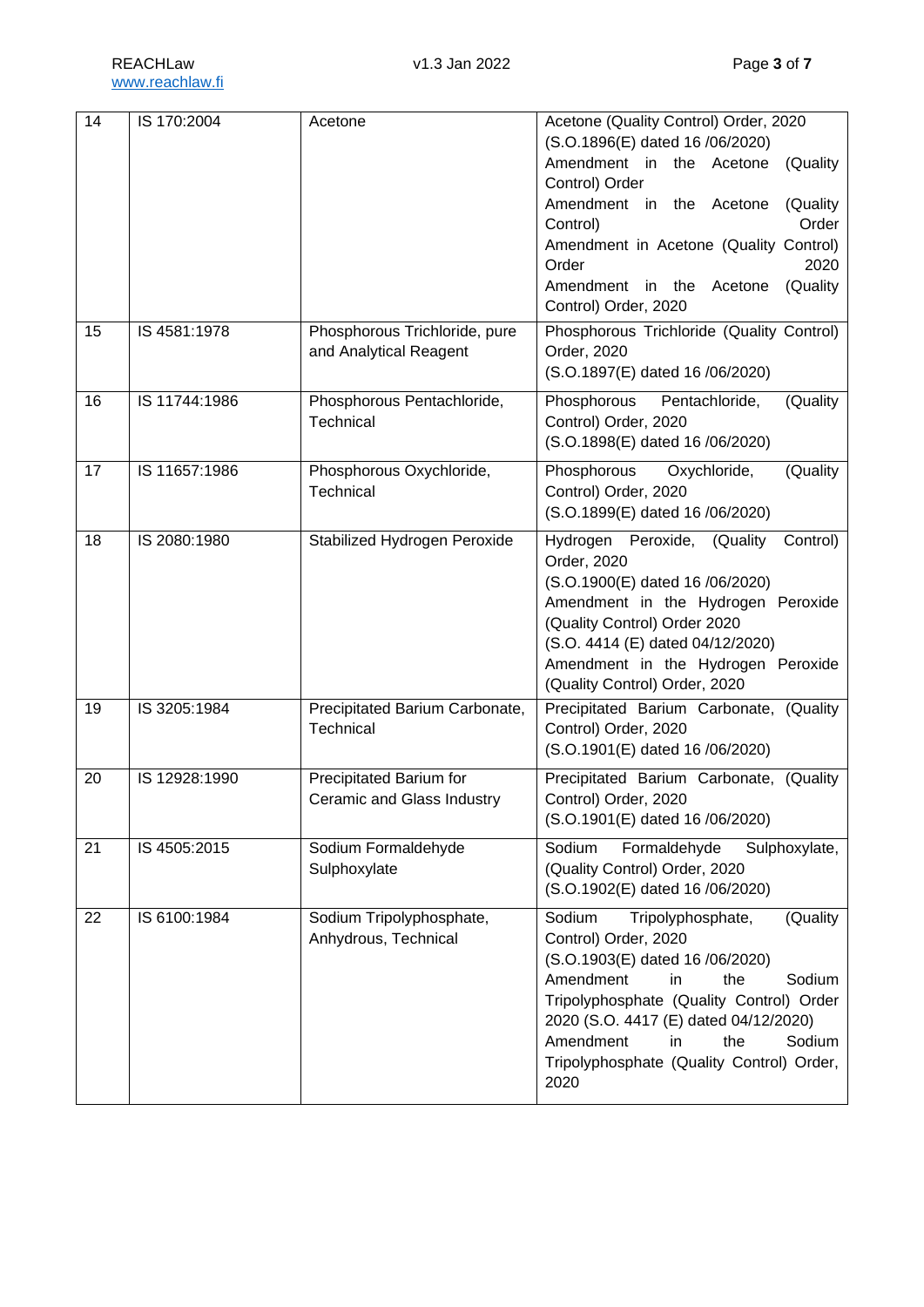| 23 | IS 14709:1999  | n- Butyl Acrylate        | n-Butyl Acrylate (Quality Control) Order,<br>2020 (S.O. 2182(E) dated 29/06/2020)<br>Amendment Orders for various chemical<br>Products<br>Control)<br>n-Butyl<br>Acrylate<br>(Quality)<br>Amendment Order, 2021<br>n- Butyl Acrylate (Quality Control) Order,<br>2021<br>Amendment order for various chemicals,<br>dated 24/12/2021                                                 |
|----|----------------|--------------------------|-------------------------------------------------------------------------------------------------------------------------------------------------------------------------------------------------------------------------------------------------------------------------------------------------------------------------------------------------------------------------------------|
| 24 | IS 336:1973    | Ether                    | Ether (Quality Control) Order, 2020<br>(S.O. 2183(E) dated 29/06/2020)<br>Ether (Quality Control) Amendment Order,<br>2021                                                                                                                                                                                                                                                          |
| 25 | IS 5295:1985   | <b>Ethylene Glycol</b>   | Ethylene Glycol (Quality Control) Order,<br>2020<br>(S.O. 2184(E) dated 29/06/2020)<br>Corrigendum dated 21.07.2020<br>Ethylene<br>Glycol<br>(Quality<br>Control)<br>Amendment Order 2020<br>Glycol<br>Ethylene<br>(Quality)<br>Control)<br>Amendment Order, 2021<br>Ethylene Glycol (Quality Control) Order,<br>2021<br>Amendment order for various chemicals,<br>dated 24/12/2021 |
| 26 | IS 537:2011    | Toluene                  | Toluene (Quality Control) Order, 2020<br>(S.O. 2186(E) dated 29/06/2020)<br>Toluene (Quality Control) Amendment<br>Order, 2021<br>Toluene (Quality Control) Order, 2021<br>Amendment order for various chemicals,<br>dated 24/12/2021                                                                                                                                               |
| 27 | IS 15030:2001  | <b>Terephthalic Acid</b> | Terephthalic Acid (Quality Control) Order,<br>2020<br>(S.O. 2185(E) dated 29/06/2020)<br>Terephthalic<br>Acid<br>(Quality<br>Control)<br>Amendment Order, 2021<br>Terephthalic Acid (Quality Control) Order,<br>2021<br>Amendment order for various chemicals,<br>dated 24/12/2021                                                                                                  |
| 28 | IS 14707: 1999 | Methyl Acrylate          | Methyl Acrylate, Ethyl Acrylate, n-Butyl<br>Acrylate (Quality Control) Order, 2020<br>(S.O. No. 4001 (E) 04/11/2020)<br>Amendment Orders for various chemical<br>Products                                                                                                                                                                                                           |
| 29 | IS 14708:1999  | <b>Ethyl Acrylate</b>    | Methyl Acrylate, Ethyl Acrylate (Quality<br>Control) Order, 2021<br>Amendment order for various chemicals,                                                                                                                                                                                                                                                                          |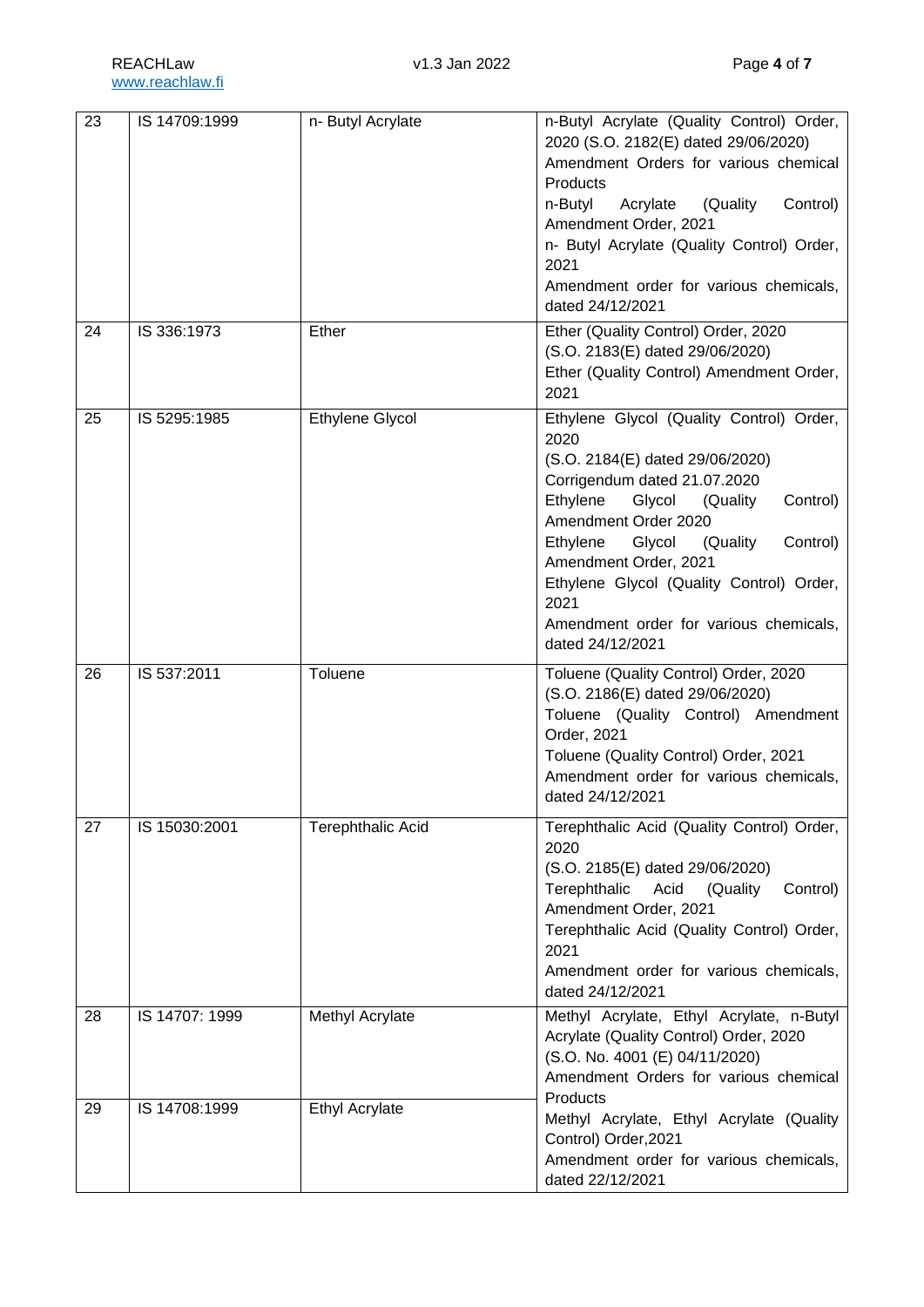| $\overline{30}$ | IS 12345:1988 | Vinyl Acetate Monomer                                          | Vinyl Acetate Monomer (Quality Control)<br>Order, 2020<br>(S.O. No. 4003 (E) 04/11/2020)<br>Amendment Orders for various chemical<br>Products<br>Vinyl Acetate Monomer(Quality Control)<br>Order, 2021<br>Amendment order for various chemicals,<br>dated 22/12/2021 |
|-----------------|---------------|----------------------------------------------------------------|----------------------------------------------------------------------------------------------------------------------------------------------------------------------------------------------------------------------------------------------------------------------|
| 31              | IS 4105:2020  | Styrene (Vinyl Benzene)                                        | Styrene (Vinyl Benzene) (Quality Control)<br>Order, 2020<br>(S.O. No. 4002 (E) 04/11/2020)<br>Amendment Orders for various chemical<br>Products                                                                                                                      |
| 32              | IS 5149:2020  | Maleic Anhydride, Technical                                    | Maleic Anhydride (Quality Control) Order,<br>2020<br>(S.O. No. 4000 (E) 04/11/2020)<br>Amendment Orders for various chemical<br>Products                                                                                                                             |
| 33              | IS 12540:1988 | Acrylonitrile                                                  | Acrylonitrile (Quality Control) Order, 2020<br>(S.O. No. 3999 (E) 04/11/2020)<br>Acrylonitrile (Quality Control) Amendment<br>Order, 2020<br>Amendment Orders for various chemical<br>Products                                                                       |
| 34              | IS 17265:2019 | 100 Percent. Polyester Spun<br>Grey and White Yarn (PSY)       | 100 Percent Polyester Spun Grey and<br>White Yarn (Quality Control) Order, 2021<br>(S.O. 1618 (E) dated 15.04.2021)<br>100 percent Polyester Spun Grey and<br>White Yarn (PSY) (Quality Control)<br>Amendment Order, 2021<br>(S.O. 4180(E) dated 08.10.2021)         |
| 35              | IS 17261:2019 | <b>Polyester Continuous Filament</b><br>Fully Drawn Yarn (FDY) | Polyester Continuous Filament Fully<br>Drawn Yarn (Quality Control) Order, 2021<br>(S.O. 1621 (E) dated 15.04.2021)<br><b>Polyester Continuous Filament Fully</b><br>Drawn Yarn (Quality Control) Amendment<br>Order, 2021<br>(S.O. 4183(E) dated 08.10.2021)        |
| 36              | IS 17264:2019 | Polyester Industrial Yarn (IDY)                                | Polyester Industrial Yarn (Quality Control)<br>Order, 2021<br>(S.O. 1622 (E) dated 15.04.2021)<br>Polyester Industrial Yarn (Quality Control)<br>Amendment Order, 2021<br>(S.O. 4184(E) dated 08.10.2021)                                                            |
| 37              | IS 17262:2019 | <b>Polyester Partially Oriented</b><br>Yarn (POY)              | Polyester Partially Oriented Yarn (Quality<br>Control) Order, 2021<br>(S.O. 1623 (E) dated 15.04.2021)<br>Polyester Partially Oriented Yarn (Quality<br>Control) Amendment Order, 2021<br>(S.O. 4185(E) dated 08.10.2021)                                            |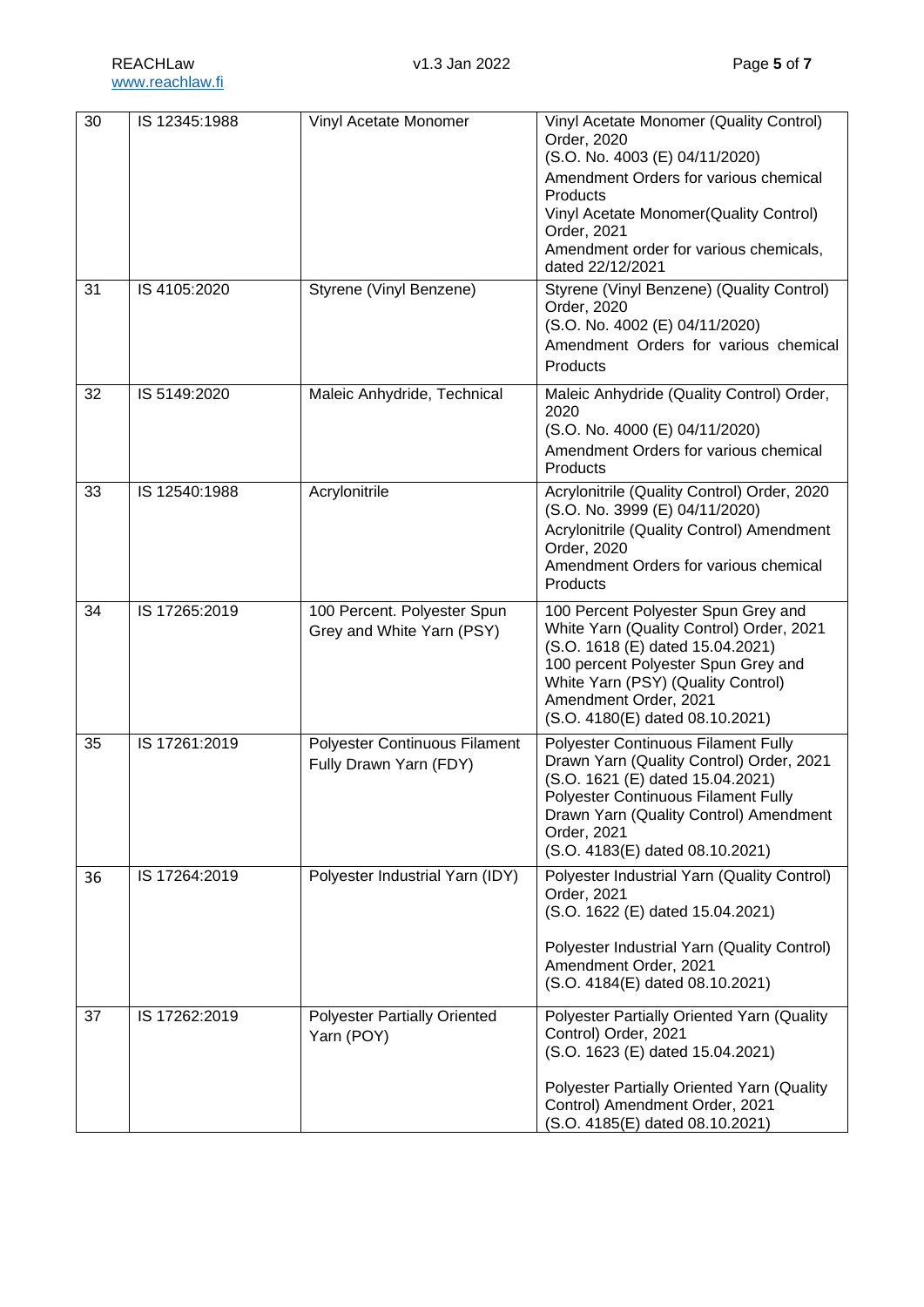| 38 | IS 17263:2019 | Polyester Staple Fibres (PSF)                                                                                                                                                                 | Polyester Staple Fibres (Quality Control)<br>Order, 2021<br>(S.O. 1624 (E) dated 15.04.2021)<br>Polyester Staple Fibers (Quality Control)<br>Amendment Order, 2021<br>(S.O. 4186(E) dated 08.10.2021)                                                                          |
|----|---------------|-----------------------------------------------------------------------------------------------------------------------------------------------------------------------------------------------|--------------------------------------------------------------------------------------------------------------------------------------------------------------------------------------------------------------------------------------------------------------------------------|
| 39 | IS 7328:2020  | Polyethylene Material for<br>moulding and extrusion<br>(i) Low Density Polyethylene<br>(LDPE)<br>(ii) Linear Low-Density<br>Polyethylene (LLDPE)<br>(iii) High Density Polyethylene<br>(HDPE) | Polyethylene Material for Moulding and<br>Extrusion (Quality Control) Order, 2021<br>(S.O. 1625 (E) dated 15.04.2021)<br>Polyethylene Material for moulding and<br>extrusion (Quality Control) Amendment<br>Order, 2021<br>(S.O. 4187(E) dated 08.10.2021)                     |
| 40 | IS 11356:2020 | Styrene-Butadiene Rubber<br>Latex                                                                                                                                                             | Styrene-Butadiene Rubber Latex (Quality<br>Control) Order, 2021<br>(S.O. 1626 (E) dated 15.04.2021)                                                                                                                                                                            |
| 41 | IS 16481:2016 | Synthetic Micro-Fibres for use<br>in Cement Based Matrix                                                                                                                                      | Synthetic Micro-Fibres for use in Cement<br>Based Matrix (Quality Control) Order,<br>2021<br>(S.O. 1627 (E) dated 15.04.2021)<br>Synthetic Micro-Fibres for use in Cement<br><b>Based Matrix (Quality Control)</b><br>Amendment Order, 2021<br>(S.O. 4188(E) dated 08.10.2021) |
| 42 | IS 12795:2020 | Linear Alkyl Benzene                                                                                                                                                                          | Linear Alkyl Benzene (Quality Control)<br>Order, 2021<br>(S.O. 1664 (E) dated 15.04.2021)<br>Linear Alkyl Benzene (Quality Control)<br>Amendment Order, 2021<br>(S.O. 4182(E) dated 08.10.2021)                                                                                |
| 43 | IS 13601:1993 | Ethylene Vinyl Acetate (EVA)<br>Copolymers                                                                                                                                                    | <b>Ethylene Vinyl Acetate Copolymers</b><br>(Quality Control) Order, 2021<br>(S.O. 1620 (E) dated 15.04.2021)<br>Ethylene Vinyl Acetate Copolymers<br>(Quality Control) Amendment Order, 2021<br>(S.O. 4181(E) dated 08.10.2021)                                               |
| 44 | IS 7686:2020  | 3(N, N-DiEthyl) Aminophenol                                                                                                                                                                   | 3 (N, N Di-Ethyl) Aminophenol (Quality<br>Control) Order, 2021<br>(S.O. No. 2031 (E) 25/05/2021)                                                                                                                                                                               |
| 45 | IS 4566:2020  | Methylene Chloride<br>(Dichloromethane)                                                                                                                                                       | Methylene Chloride (Dichloromethane)<br>(Quality Control) Order, 2021<br>(S.O. No. 2032 (E) 25/05/2021)<br>Methylene Chloride (Dichloromethane)<br>(Quality Control) Amendment Order, 2021<br>(S.O. 4913(E) dated 29.11.2021)                                                  |
| 46 | IS 2012:2006  | <b>Red Phosphorus</b>                                                                                                                                                                         | Red Phosphorus (Quality Control) Order,<br>2021(S.O. No. 2033 (E) 25/05/2021)                                                                                                                                                                                                  |